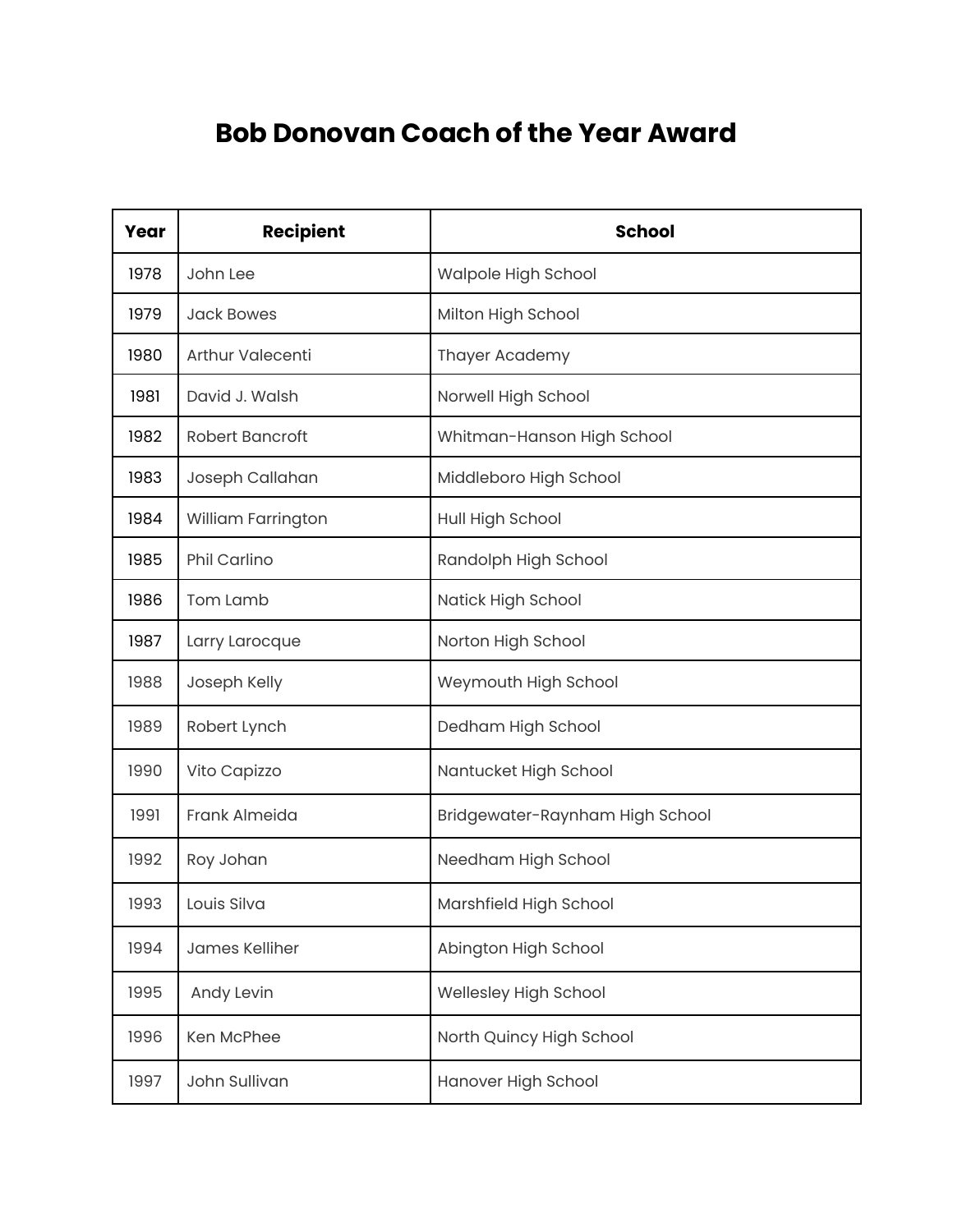| 1998 | William Moan           | Bristol-Plymouth Reg. High School                |
|------|------------------------|--------------------------------------------------|
| 1999 | Ken Owen               | Rockland High School                             |
| 2000 | Jim Sullivan           | Norwell High School                              |
| 2001 | <b>Spanky Demanche</b> | <b>Barnstable High School</b>                    |
| 2002 | Derek Mariani          | S. Shore Vocational High School                  |
| 2003 | Don DeLorco            | Duxbury High School                              |
| 2004 | Dana Batista           | Silver Lake High School                          |
| 2005 | <b>Tony Rolfe</b>      | <b>Cohasset High School</b>                      |
| 2006 | <b>Bill Burkhead</b>   | Plymouth North High School                       |
| 2007 | Paul Funk              | Dennis-Yarmouth Reg. High School                 |
| 2008 | Dan Buron              | Bridgewater-Raynham Reg. High School             |
| 2009 | Dave Maimaron          | Duxbury High School                              |
| 2010 | Paul Killinger         | Hingham High School                              |
| 2011 | <b>Fran Cass</b>       | Holbrook High School                             |
| 2012 | <b>Ed Catabia</b>      | <b>Blue Hills Regional Technical High School</b> |
| 2013 | <b>Shawn Tarpey</b>    | East Bridgewater High School                     |
| 2014 | <b>Bill Panos</b>      | West Bridgewater High School                     |
| 2015 | Patrick Kingman        | Middleboro High School                           |
| 2016 | Chris Landolfi         | Hanover High School                              |
| 2017 | Jim Conner             | Norwell High School                              |
| 2018 | <b>Matt Triveri</b>    | Mashpee High School                              |
| 2019 | Nicholas Liquori       | Rockland High School                             |